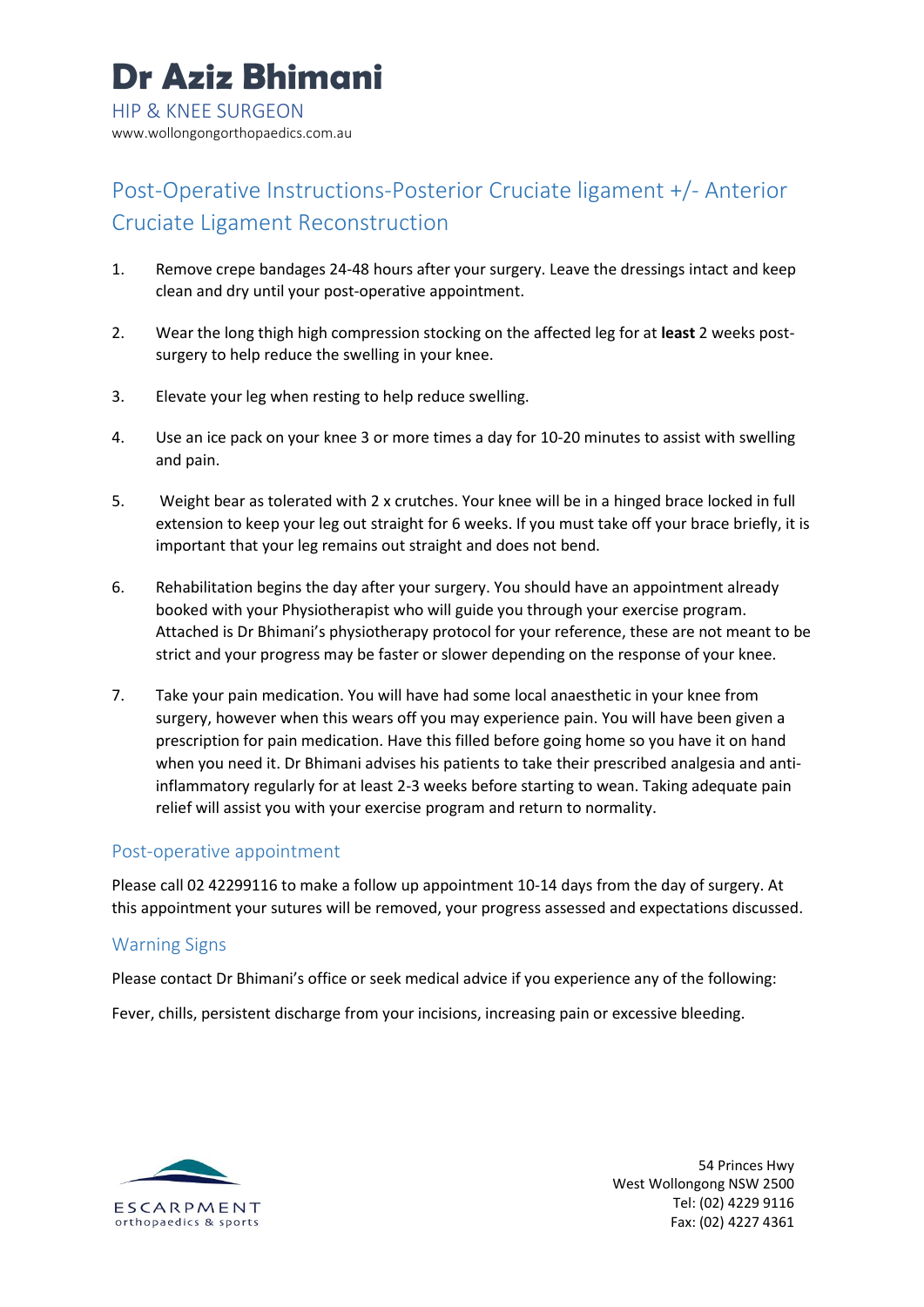# Posterior Cruciate ligament +/- Anterior Cruciate Ligament Reconstruction

# Protocol for Physiotherapists

This program is a guide for physiotherapists, it should be adjusted to the individual taking into account pain, pathology, work and other social factors.

Dr Bhimani advises that supervised Physiotherapy should commence the day after surgery. If you have any concerns please do not hesitate to contact Dr Bhimani through his office on 02 42299116.

## **NOTE: ALL EXERCISES MUST BE COMFORTABLE AND NOT CAUSE AN INCREASE IN SWELLING.**

#### Stage 1 (0-4weeks)

### *Goals:*

- Wound healing (keep dry)
- Gain full extension
- Reduce swelling
- Reduce pain
- Promote muscle control

#### *Treatment Guidelines*

- Pain and swelling reduction with ice, compression stocking, intermittent pressure pump, regular rest and elevation.
- Activate Quads
- WBAT with 2 x crutches in ROM knee brace locked in full extension, teach stair techniques in hospital.

## Stage 2 (4-6 weeks)

#### *Goals:*

- Maintain full extension
- Minimal pain and effusion
- Initiate ROM exercises (under supervision only)
- Promote activation of Quadriceps muscle
- Avoid hamstring strain
- Full weight bearing in ROM knee brace locked in extension

#### *Treatment Guidelines*

- Daily scar massage
- Continue modalities to reduce pain and swelling
- Prone passive ROM exercises 0-60 degrees under supervision only
- Quad rehab.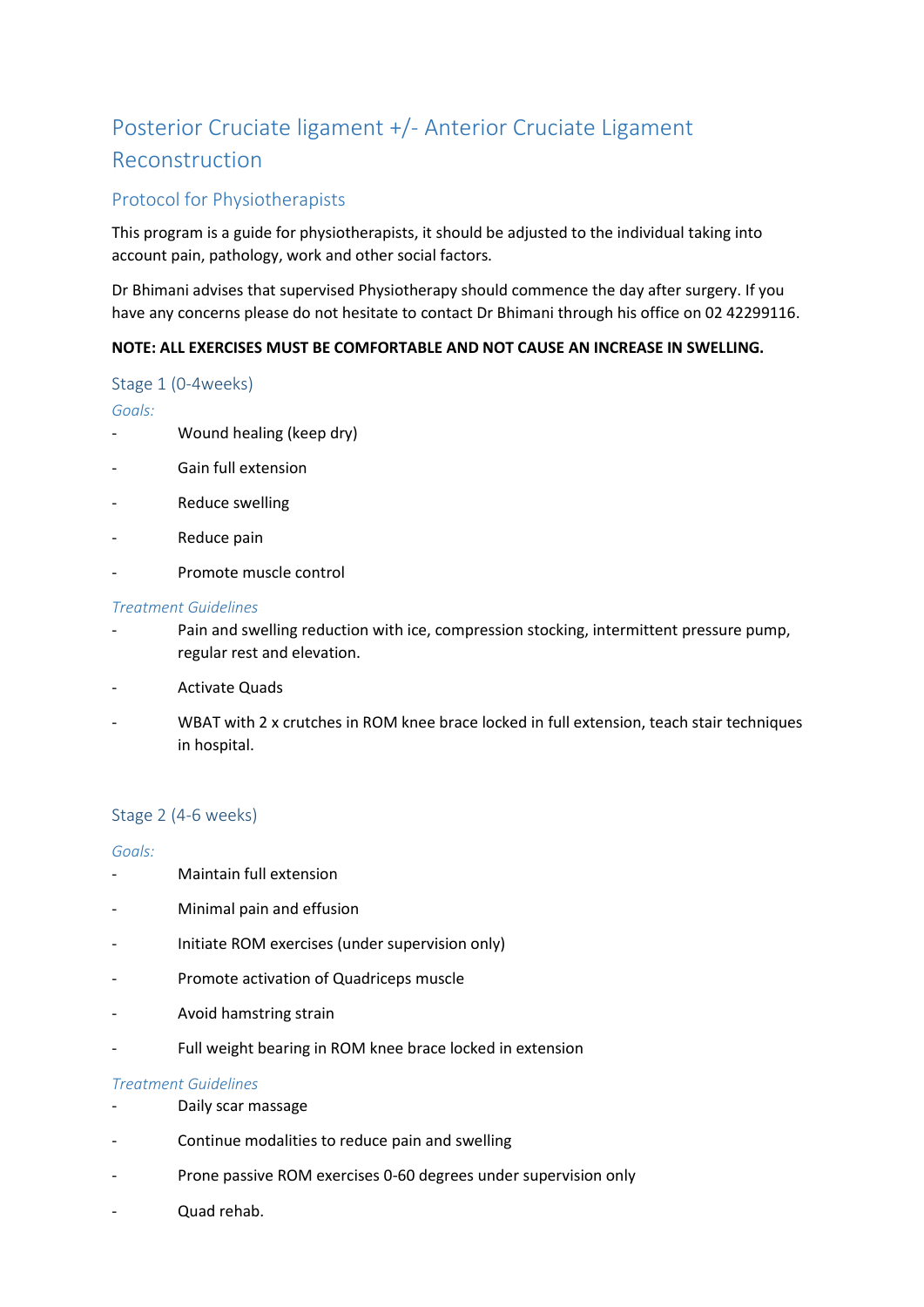## Stage 3 (6 -12 weeks)

### *Goals*

- Full weight bearing, normalise gait
- Regain full ROM
- Improve strength and muscle control
- Improve coordination and proprioception
- Avoid patella tendinosis

#### *Treatment Guidelines*

- Unlock brace at 6 weeks and wean from brace over the next 3-4 weeks.
- Gait training
- Improve quads strength, avoid open chain quadriceps exercises.
- Assess PF articulation, treatment and patella taping if necessary
- Gluteal and hamstring stretches
- Strength and proprioception exercises
- Introduce gym-based equipment
- Gentle pool exercises can begin, avoid breast stroke

# Stage 4 (3-6 months)

#### *Goals*

- Full active range of motion
- Normal gait
- Improve strength and muscle control
- Develop confidence in the knee
- Regain proprioception and agility
- Avoid PF Irritability

#### *Treatment guidelines*

- Increase strength by step work with resistance, leg presses, squats and weights
- Progress through half speed, three quarter speed and stop/start running. (Do not attempt full speed running, pivoting or side stepping). Progress to large figure 8s and gentle zigzags. Avoid stepping and jogging down hills.
- Work on mini trampoline for proprioception.
- Swimming (no breast stroke) and cycling should continue.

**NOTE: If returning to sports will need to have all mile stones met and be cleared by Physiotherapist and/or Dr Bhimani**.